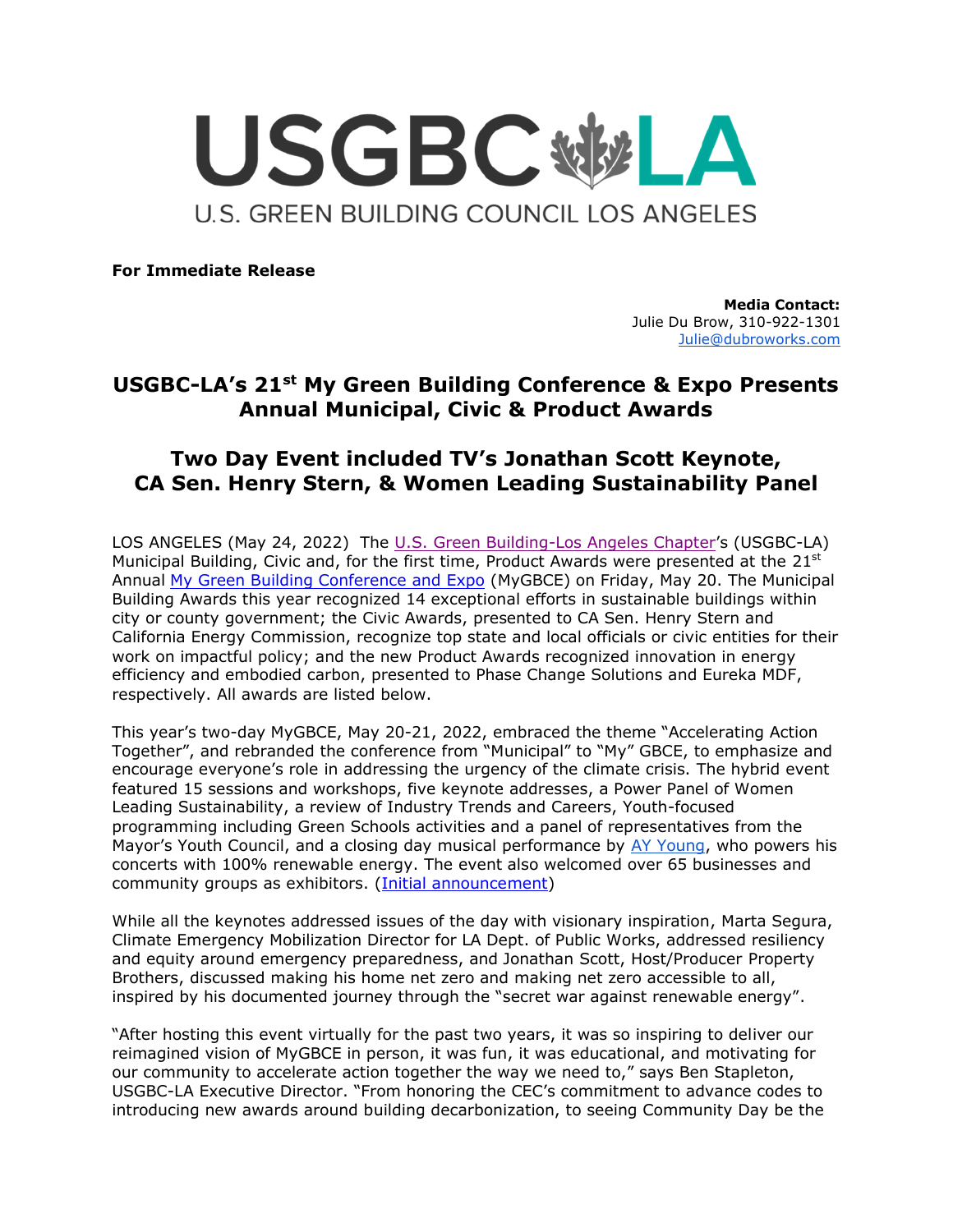fun green building fair we wanted it to be, we can now build on this momentum to broaden the conversation around buildings as the entry point to transform Southern California into a more sustainable region for all."

The conference had over 1,000 registrants, attracting a wide variety of those involved in the built environment, including architects, engineers, building owners, contractors, manufacturers, municipalities, utilities, public agencies, community groups / nonprofits, students/emerging professionals, and general public.

USGBC-LA thanks MyGBCE primary sponsors [LADWP](https://www.ladwp.com/ladwp/faces/ladwp?_adf.ctrl-state=3fgyzcuk3_4&_afrLoop=238140520488971)[,](https://www.socalgas.com/) [Southern California Edison,](https://www.sce.com/) and [Clean](https://cleanpoweralliance.org/)  [Power Alliance.](https://cleanpoweralliance.org/)

For further USGBC-LA information, or to be involved at MyGBCE 2023, please contact Ben Stapleton at [ben@usgbc-la.org.](mailto:ben@usgbc-la.org)

# **THE AWARDS LIST**

## **CIVIC AWARDS:**

- CA State Senator Henry Stern (27th District) was presented the **"Elected Official of the Year Award"** for his ongoing leadership on issues around wildfire resilience, renewable energy and building emissions.
- California Energy Commission received the **"Policy Leadership Award**" for their steadfast leadership on sustainability and for holding the line to advance building code in California for both electrification and renewable energy.

# **PRODUCT AWARDS:**

- The new "**Energizing Efficiency Award"**, to honor the product or service helping us best address reducing operational carbon, went to Phase Change Solutions. They developed an innovative, organic phase-change material which can significantly help reduce energy use and building operating expense, and increase resiliency. In hotter climates or for summer, BioPCM® is tuned to actively absorb heat radiated from the environment, delaying the need for cooling. For cooler temperatures or in winter, the BioPCM® can be tuned to absorb and release stored heat.
- The new **"Mighty Materials Award"** was created to honor the material helping us best reduce embodied carbon in buildings. Eureka MDF was honored for developing an innovative approach, here in CA, using agricultural waste – in this case, rice straw – to deliver medium-density fiberboard (or MDF) that is used across construction, dramatically reducing waste and embodied carbon.

#### **MUNICIPAL BUILDING AWARDS:**

*[\\*Click here](https://map.concept3d.com/?id=901#!t/3616:3) for an EcoMapLA tour of all the awarded buildings.*

#### **Project: Veterans Affairs Loma Linda Eye Clinic**

Project Owner: Veterans Affairs Loma Linda

About: The Veteran Affairs Loma Linda New Eye Clinic achieved LEED Platinum Certification for Health Care, with high performance in health outcomes, provided comfort to the occupants, and improved building performance. The project diverted 98% of waste construction from landfill; utilized 67% sustainably sourced materials; and reduced the energy cost up to 48% with the high-performance building envelope and allocation of 235kw of renewable energy generated from existing PV arrays on the campus.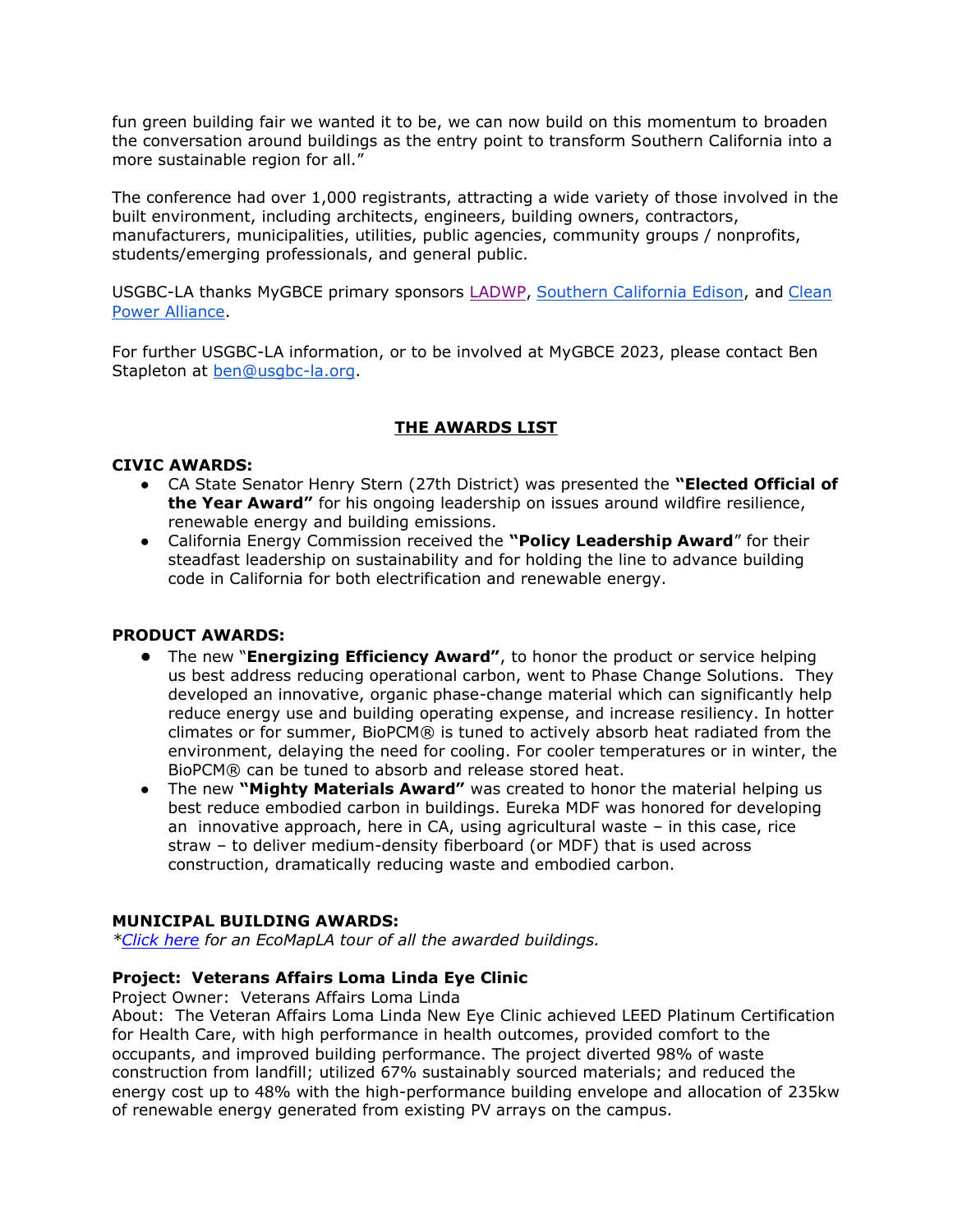# **Project: Rancho Los Amigos - SSB**

Project Owner: Rancho Los Amigos National Rehab Center

About: Rancho Los Amigos National Rehab Center achieved LEED Gold Certification with an outstanding 90% Energy Star Qualified Equipment and 35% reduction in lighting power density. Other sustainability highlights include 75% diversion of construction and demolition debris and 40% reduction in indoor potable water use.

# **Project: Patton State Hospital – Central Kitchen**

Project Owner: CA Department of General Services

About: The Department of State Hospitals-Patton New Main Kitchen in San Bernardino, received LEED Gold certification by focusing on creating a sustainable site, conserving water, installing environmentally preferable products, and creating healthy indoor air quality. The project earned an exemplary performance point for water use reduction by adopting quality stormwater management and low flow interior plumbing fixtures. Also notable are bicycle storage and EV parking stalls; diversion of 95% of the C&D waste; highly reflective paving and roof materials to mitigate Heat Island Effect; and access to natural daylight for 75% of regularly occupied spaces, addressing energy use and wellbeing.

# **Project: Kaiser New School of Medicine**

Project Owner: Kaiser Permanente

About: The Kaiser New School of Medicine achieved LEED Gold certification last year adopting numerous sustainable design strategies including a transparent building facade that minimizes solar heat gains, lessens the energy demand for cooling, and serves as the main source of daylight into public circulation spaces while also offering exciting exterior views. Additionally, a high-tech control system allows more than 98% of the building's energy and water use to be monitored for top-tier efficiency. These sustainability design applications also empower greater mental and physical health for users.

# **Project: College of Extended Learning CSUSB**

Project Owner: California State University San Bernardino

About: The College of Extended Learning at the Cal State University San Bernardino achieved LEED Platinum Certification with 48% improvement on baseline building performance rating. Self-shading overhangs, access to natural daylight and an Energy Star cool roof help reduce energy consumption, while a 160kw photovoltaic array offsets 50 percent of the building's energy use. One hundred percent of stormwater is collected and polished via bioswales.

# **Project: UCLA Pritzker Hall**

Project Owner: University of California, Los Angeles

About: UCLA Pritzker Hall achieved LEED Platinum certification last year. Pritzker Hall is an eight-story building for students and staff involved in the psychology program. Project highlights include 90% Energy Star Qualified Equipment; 75% diversion of construction and demolition debris; 10% recycled content building materials and 30% reduction in indoor potable water use.

# **Project: Caltech Hameetman Center**

Project Owner: California Institute of Technology

About: The Caltech Hameetman Center is an all-electric building with 238 solar panels installed. The Center achieved LEED Gold certification for new construction. Sustainability components related to energy efficiency, daylighting, water conservation and passive design were taken into consideration, including: shadow-box windows reduce solar heat-gain, lighttone walls and roof reduce heat-island effect, full height glazing to provide natural light and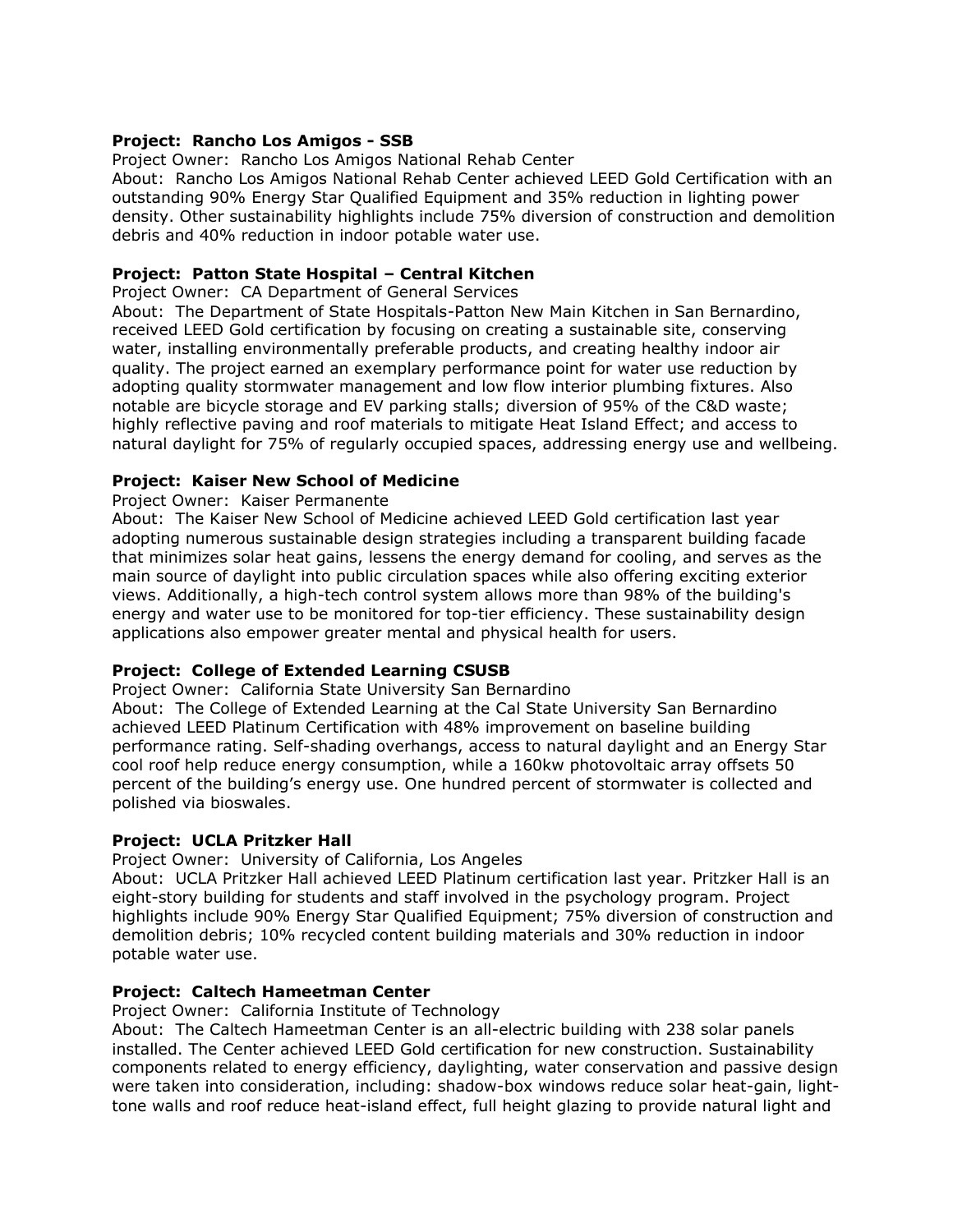quality views. Stormwater run-off is successfully managed and treated through a dry-well system.

# **Project: East Los Angeles College – Physics & Earth Sciences Building**

Project Owner: Los Angeles Community College District

About: The East Los Angeles College - Physics & Earth Sciences Building achieved LEED Gold certification for new construction with 40% improvement on baseline building performance rating; 40% either recycled content or regionally extracted, harvested, recovered building materials; 50% diversion of C&D debris; 50% reduction in potable landscape water use, and 40% reduction in baseline indoor water use.

## **Project: WRD AWTF A+LC Building**

#### Project Owner: Water Replenishment District (WRD)

About: The Water Replenishment District received LEED Platinum certification for its Advanced Water Treatment Facility and Administration & Learning Center building, with an outstanding 100% reduction in potable landscape water use, 40% reduction in baseline indoor water use; and 50% reduction in wastewater generation. They also achieved 48% improvement on baseline building performance rating and 75% diversion of C&D debris.

## **Project: Water Quality Laboratory**

Project Owner: Inland Empire Utilities Agency

About: The Inland Empire Utilities Agency received LEED Gold Certification for new construction of its Water Quality Laboratory. The site's overall efficiency includes a 41% savings in energy costs and 85% reduction in potable water used for sewers. Utilizing recycled water for the landscape irrigation, along with an efficient design allows for a 20% reduction in landscape water use and 100% reduction in potable water for landscaping. Approximately 90% of the site's water is treated for pollution prior to entering the storm drain by using permeable paving, a wastewater retention pond and water clarifiers.

#### **Project: CCSM Office Improvements**

Project Owner: Community Corporation of Santa Monica

About: The Community Corporation of Santa Monica, a LEED Gold certified office, was renovated to maximize spatial efficiency of the small space, and create an office environment that is accessible, inviting and environmentally sustainable. Sustainability features include: operable windows for fresh air flow, ceiling fans, energy efficient lighting, and water-efficient fixtures in the kitchen and bathroom. Outcomes included: 35% reduction in lighting power density; 90% Energy Star Qualified Equipment; and 40% reduction in indoor potable water use.

#### **Project: Terasaki Budokan**

#### Project Owner: Little Tokyo Service Center

About: The Terasaki Budokan, a community project of Little Tokyo Service Center, has been certified LEED Gold for new construction. Its design exemplifies the tenet and practice of incorporating sustainable strategies throughout all phases of the project–from the design phase through construction and maintenance and operations. Green features include stormwater capture planters, drip irrigation, drought-resistant landscaping, energy-efficient LED lights and HVAC system, renewable energy solar panels, regionally-sourced construction materials, and EV chargers.

#### **Project: LEED for Cities & Communities: City of Santa Monica**

Project Owner: City of Santa Monica

About: The City of Santa Monica achieved LEED Platinum certification last year, the very first city to achieve that level in LEED for Cities Version 4.1 by achieving more than 80